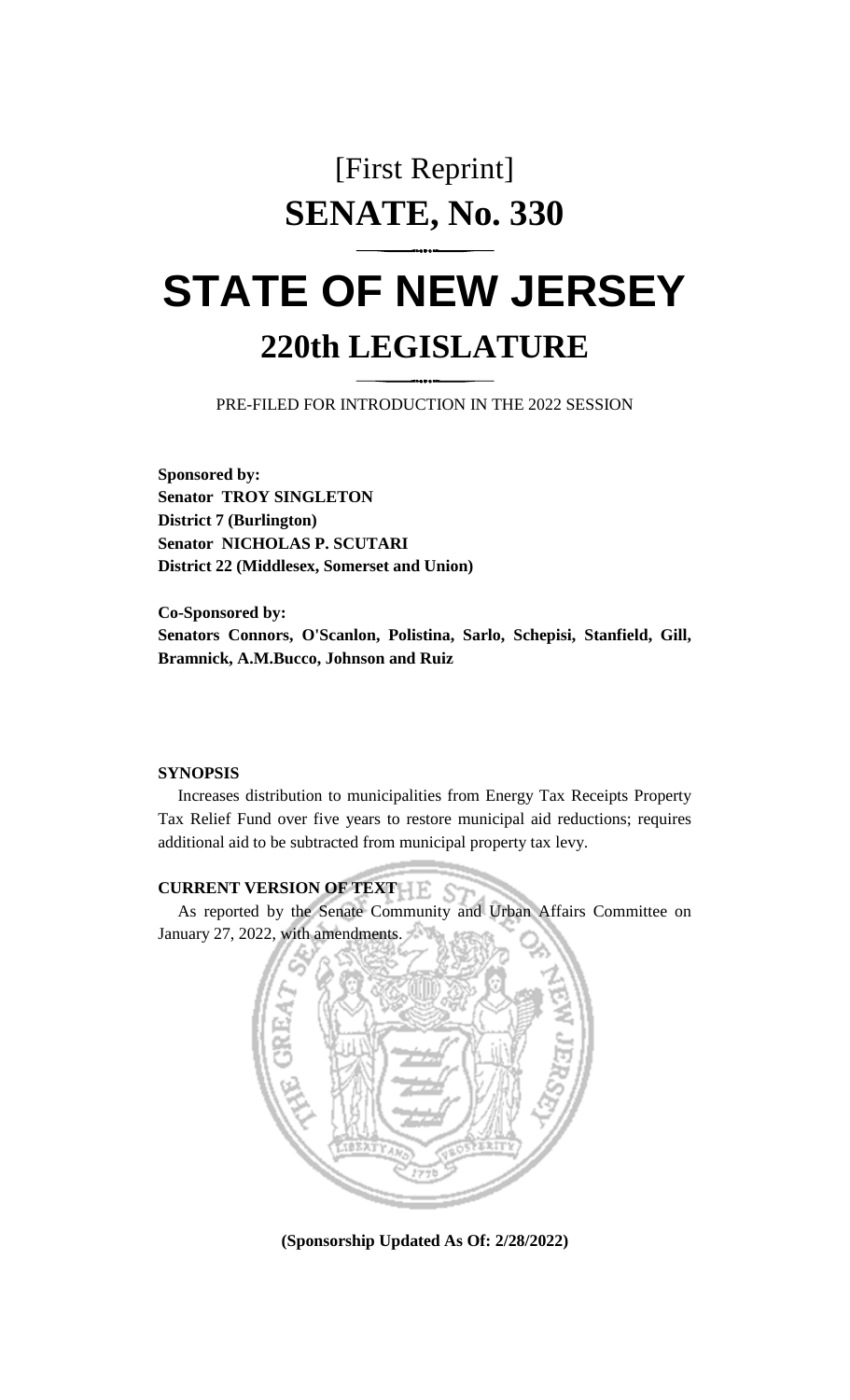$\mathcal{D}_{\mathcal{L}}$ 

 **AN ACT** concerning State aid to municipalities and amending P.L.1997, c.167 and P.L.2007, c.62. **BE IT ENACTED** *by the Senate and General Assembly of the State of New Jersey:* 1. Section 9 of P.L.2007, c.62 (C.40A:4-45.44) is amended to read as follows: 9. For the purposes of sections 9 through 13 of P.L.2007, c.62 (C.40A:4-45.44 through C.40A:4-45.47 and C.40A:4-45.3e): "Adjusted tax levy" means an amount not greater than the amount to be raised by taxation of the previous fiscal year, less **[**any waivers from a prior fiscal year required to be deducted by the Local Finance Board pursuant to section 11 of P.L.2007, c.62 (C.40A:4-45.46)**]** the difference between any amount distributed to, or anticipated by a local unit pursuant to paragraph (2) of subsection e. of section 2 of P.L.1997, c.167 (C.52:27D-439) in its 18 current fiscal year and its previous fiscal year, that result multiplied by 1.02, to which the sum of exclusions defined in subsection b. of section 10 of P.L.2007, c.62 (C.40A:4-45.45) shall be added. "Amount to be raised by taxation" means the property tax levy set in the annual budget of a local unit. "Local unit" means a municipality, county, fire district, or solid waste collection district, but shall not include a municipality that had a municipal purposes tax rate of \$0.10 or less per \$100 for the previous tax year. "New ratables" means the product of the taxable value of any new construction or improvements times the tax rate of a local unit for its previous tax year. "County entity budget authority" means the county tax administrator, county superintendent of election, county board of election, county register of deeds and mortgages, county clerk, county surrogate, county prosecutor, and county sheriff, in their role as the appointing authority of their respective offices. "County entity" means a county board of taxation, office of the county superintendent of election, office of the county board of election, office of the county register of deeds and mortgages, office of the county clerk, office of the county surrogate, office of the county prosecutor, and county sheriff's department. (cf: P.L.2015, c.249, s.2) 2. Section 2 of P.L.1997, c.167 (C.52:27D-439) is amended to read as follows: 2. a. **[**Commencing July 1, 1997 there**]** There is established the "Energy Tax Receipts Property Tax Relief Fund" as a special dedicated fund in the State Treasury into which there shall be

**EXPLANATION – Matter enclosed in bold-faced brackets [thus] in the above bill is not enacted and is intended to be omitted in the law.**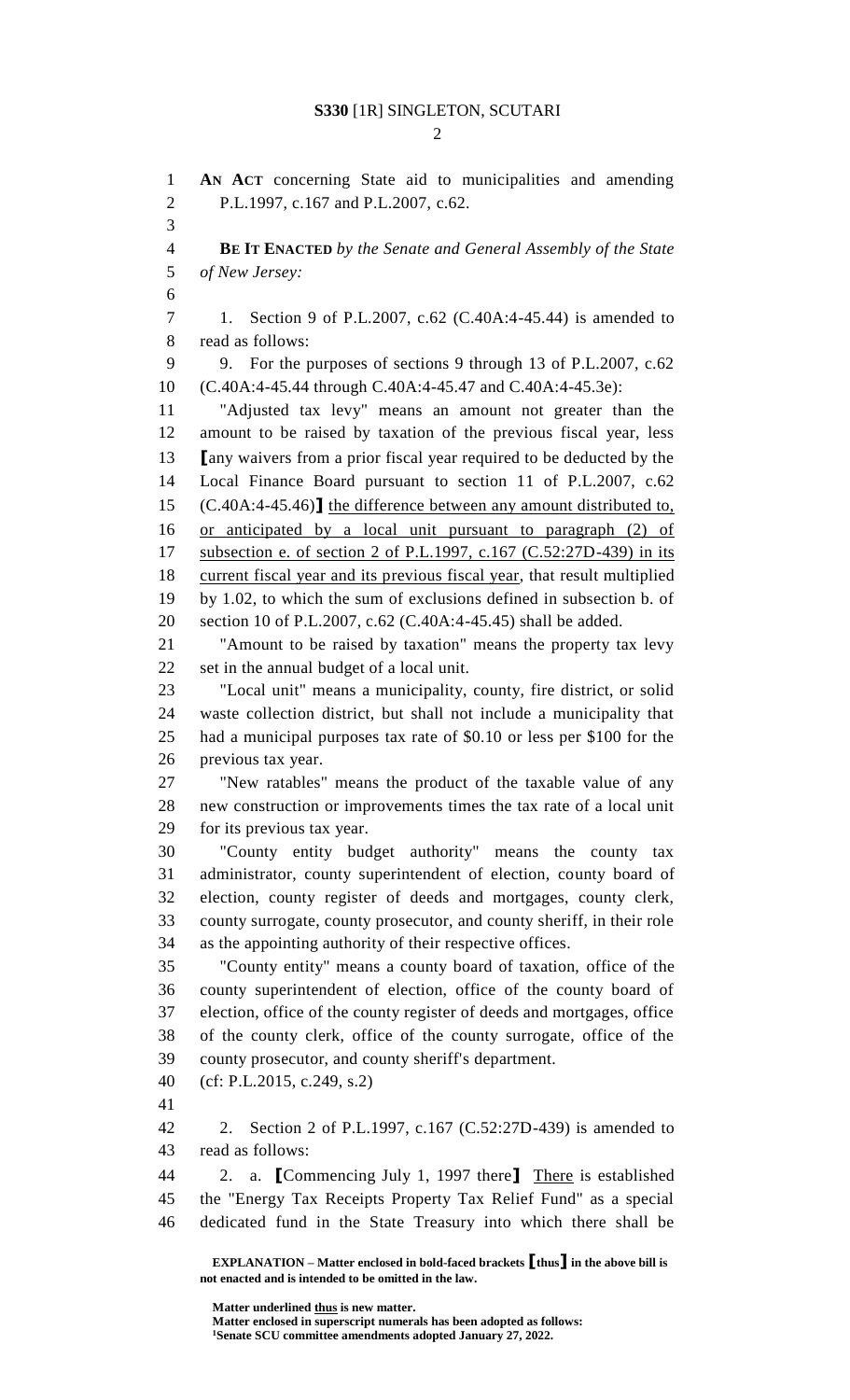credited annually, commencing in State fiscal year 1998, the sum of 2 \$740,000,000 or the amount determined pursuant to subsection e. of this section from the following: net payments under the "Sales and Use Tax Act," P.L.1966, c.30 (C.54:32B-1 et seq.) from sales and use of energy or utility services, net payments under the Corporation Business Tax Act (1945), P.L.1945, c.162 (C.54:10A-1 et seq.) from gas, electric, and gas and electric public utilities, whether municipal or otherwise, that were subject to tax pursuant to the provisions of P.L.1940, c.5 (C.54:30A-49 et seq.) prior to January 1, 1998, net payments under the Corporation Business Tax Act (1945), P.L.1945, c.162 (C.54:10A-1 et seq.) from telecommunications public utilities that were subject to tax pursuant to the provisions of P.L.1940, c.4 (C.54:30A-16 et seq.) as of April 1, 1997, net payments under P.L.1940, c.5 (C.54:30A-49 et seq.) from sewerage and water corporations, net payments under the "Transitional Energy Facility Assessment Act," P.L.1997, c.162 (C.54:30A-100 through C.54:30A-113), and such sums from the General Fund as may be necessary to provide that the annual amount credited to the fund shall equal \$740,000,000 or the amount determined pursuant to subsection e. of this section. b. Notwithstanding the provisions of P.L.1940, c.4 (C.54:30A-

 16 et seq.), P.L.1940, c.5 (C.54:30A-49 et seq.) and any other provision of law concerning the apportionment and distribution by the State of taxes paid by public utilities,

 (1) There shall be paid during the State fiscal year 1998 and during each fiscal year thereafter from the "Energy Tax Receipts Property Tax Relief Fund" to the municipalities of the State the sum of \$740,000,000 or the amount determined pursuant to subsection e. of this section.

 (2) A portion of the \$740,000,000 or the amount determined pursuant to subsection e. of this section shall be allocated in a manner that provides that each municipality shall receive an amount not less than the largest annual amount received or to be received by the municipality from:

 (a) the distribution of \$685,000,000 from the proceeds of the public utilities franchise and gross receipts taxes under P.L.1940, c.4 (C.54:30A-16 et seq.) and P.L.1940, c.5 (C.54:30A-49 et seq.) in calendar year 1994, 1995 or 1996; or

 (b) the distribution of \$685,000,000 from the proceeds of the public utilities franchise and gross receipts taxes under P.L.1940, c.4 (C.54:30A-16 et seq.) and P.L.1940, c.5 (C.54:30A-49 et seq.) or from taxes and assessments collected in replacement of such taxes as released by the Division of Local Government Services in the Department of Community Affairs as fiscal year 1998 estimated franchise and gross receipts taxes State aid distributions by municipality prior to the certification of apportionment of such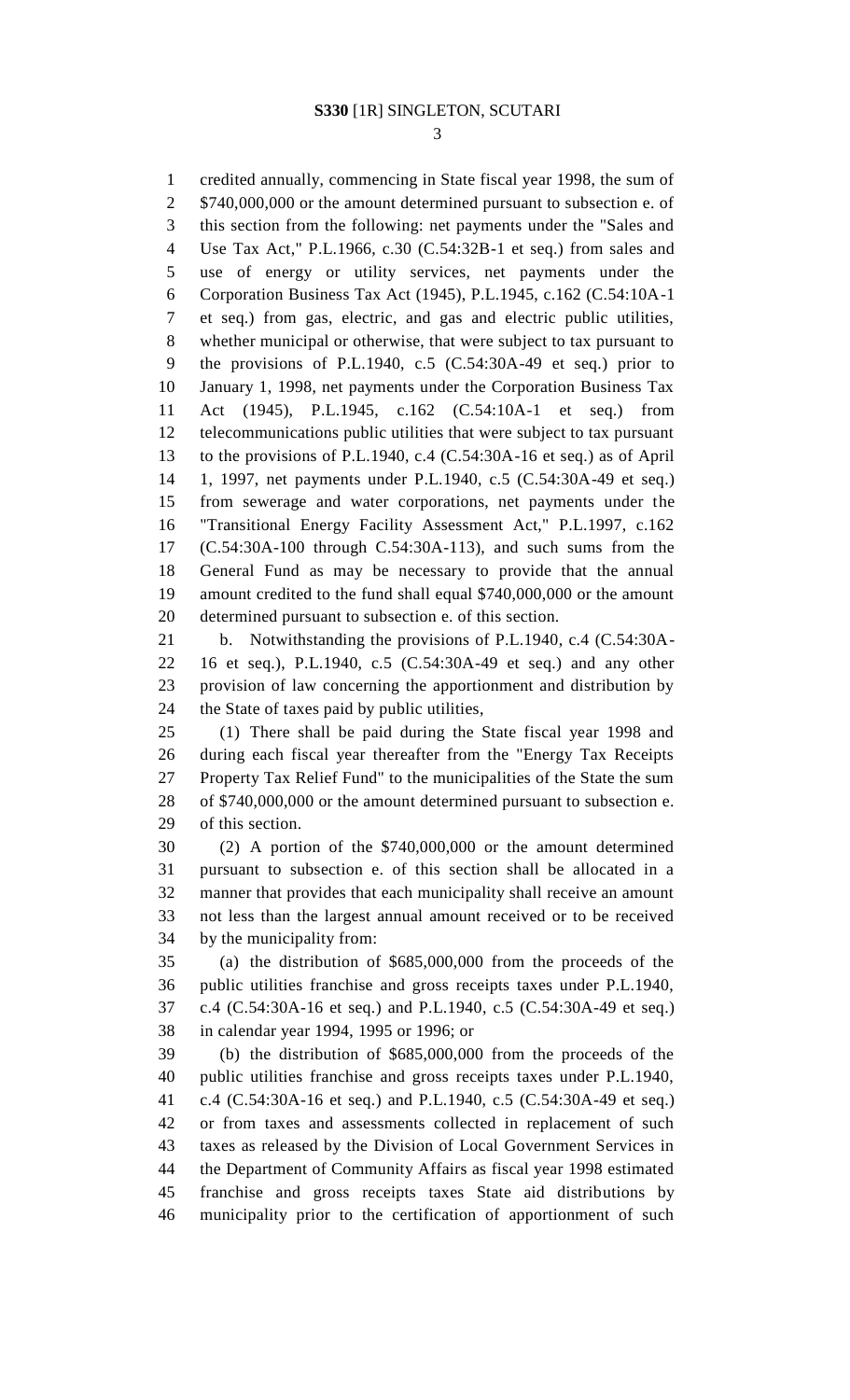funds by the Director of the Division of Taxation and the amounts required pursuant to subsection d. of this section.

 (3) A portion of the \$740,000,000 or the amount determined pursuant to subsection e. of this section shall be allocated in a manner that provides that each municipality shall receive an amount equal to the difference, if any, between the amount it received pursuant to paragraph (2) of this subsection and the sum of the amounts that the municipality received pursuant to the certification made in the 1997 calendar year released by the Division of Local Government Services in the Department of Community Affairs as the fiscal year 1998 estimated franchise and gross receipts taxes State aid distribution of \$685,000,000 and the certification of the 1997 fiscal year distribution of \$45,000,000.

 (4) The portion of the \$740,000,000 or the amount, not more than \$755,000,000, determined pursuant to subsection e. of this section remaining after the allocations pursuant to paragraphs (2) and (3) of this subsection shall be distributed in proportion to the amounts distributed pursuant to paragraph (2) of this subsection.

 c. (1) The funds distributed pursuant to paragraphs (2) and (4) of subsection b. of this section shall be distributed annually to municipalities on the following schedule: July 15, 35% of the total amount due; August 1, 10% of the total amount due; September 1, 30% of the total amount due; October 1, 15% of the total amount due; November 1, 5% of the total amount due; and December 1, 5% of the total amount due.

 (2) The funds distributed pursuant to paragraph (3) of subsection b. of this section, prior to January 1, 2002 for all municipalities, and distributed after January 1, 2002 for municipalities operating on a State fiscal year basis, shall be distributed annually to those municipalities on or before June 30. The funds distributed after January 1, 2002 pursuant to paragraph (3) of subsection b. of this section to calendar year municipalities shall be distributed annually on or before July 15.

 d. The allocation set forth in paragraph (2) of subsection b. of this section shall be adjusted to increase each appropriate municipal distribution by the amount necessary to:

 (1) make corrections to apportionment valuations or distribution values made by the Director of the Division of Taxation in the Department of the Treasury pursuant to R.S.54:30-2; and

 (2) correct equitable distortions, as determined by the State Treasurer, resulting from the application of section 2 of P.L.1980, c.10 (C.54:30A-24.1) and section 4 of P.L.1980, c.11 (C.54:30A-61.1).

The director shall report to the Legislature, on or before July 15,

 1997, the amount and distribution of the corrections pursuant to paragraphs (1) and (2) of this subsection.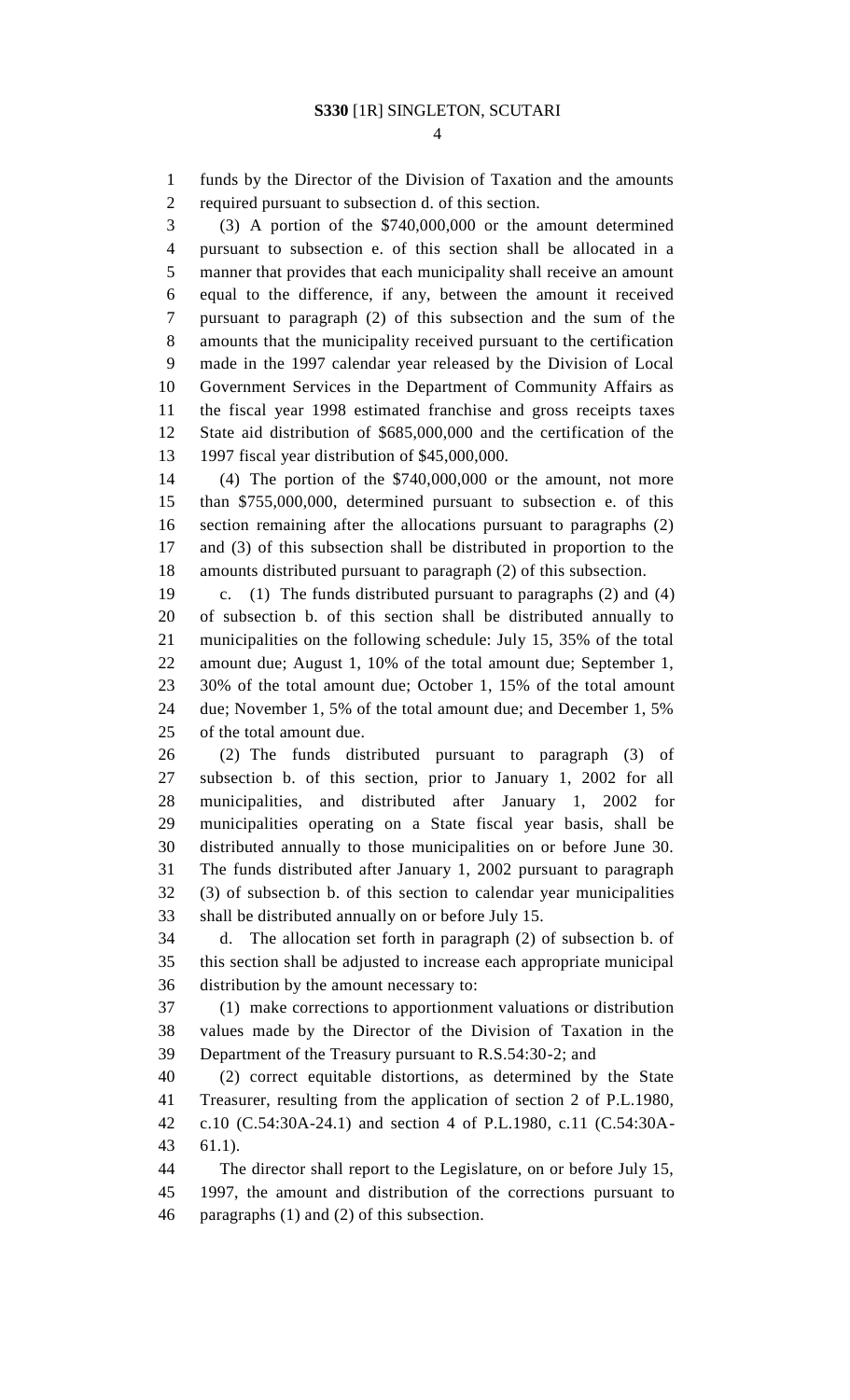e. (1) The amount credited to the "Energy Tax Receipts Property Tax Relief Fund" shall be \$745,000,000 for State fiscal year 1999, \$750,000,000 for each of State fiscal years 2000 and 2001, \$755,000,000 for State fiscal year 2002, and for each fiscal year thereafter the amount equal to the amount credited in the prior fiscal year multiplied by the sum of 1.0 and the index rate or zero, whichever is greater. As used in this section, "index rate" means the rate of annual percentage increase, rounded to the nearest half- percent, in the Implicit Price Deflator for State and Local Government Purchases of Goods and Services, computed and published quarterly by the United States Department of Commerce, Bureau of Economic Analysis, calculating the annual increase therein at the second calendar quarter which occurred in the next preceding State fiscal year. The Director of the Division of Local Government Services shall promulgate annually the index rate to apply in the next following State fiscal year which shall be the same as the index rate determined pursuant to section 4 of P.L.1983, c.49 (C.40A:4-45.1a). Any amount of aid distributed to a municipality in excess of the amount distributed to the municipality from the "Energy Tax Receipts Property Tax Relief Fund" during the State fiscal year 2002 shall be used solely and exclusively by each municipality for the purpose of reducing the amount the municipality is required to raise by local property tax levy for municipal purposes. (2) In additional to the amount credited in paragraph (1) of this subsection, there shall be an amount sufficient to provide to each

 municipality from the " Energy Tax Receipts Property Tax Relief Fund" an additional amount to be determined as follows: in fiscal 29 year  $\frac{1}{2017}$  2023<sup>1</sup> an amount equal to 20% of the difference between the sum of Consolidated Municipal Property Tax Relief Aid and Energy Tax Receipts Property Tax Relief Aid paid to that municipality in fiscal year 2008 and the sum of Consolidated Municipal Property Tax Relief Aid and Energy Tax Receipts Property Tax Relief Aid paid to that municipality in fiscal year 2012; 40% of that difference amount shall be paid in fiscal year  $2024$ <sup> $1$ </sup>,  $60\%$  of that difference amount shall be paid fiscal  $37 \text{ year}$   $12019$   $2025$ <sup> $1$ </sup>  $\div 80\%$  of that difference amount shall be paid in fiscal year  $\binom{1}{2020}$   $2026$ <sup>1</sup>; and 100% of that difference amount 39 shall be paid in fiscal year  $\binom{1}{2021}$  2027<sup>1</sup> and in each fiscal year thereafter. The amounts determined herein shall be distributed to municipalities annually pursuant to the schedule under paragraph 42 (1) of subsection c. of this section.

 f. Notwithstanding any other provision of this section or any other provision of law to the contrary, if any municipality paid a county for an amount for county purposes from the amount it received from its apportionment of taxes according to the limitations on the municipalities apportionment under section 4 of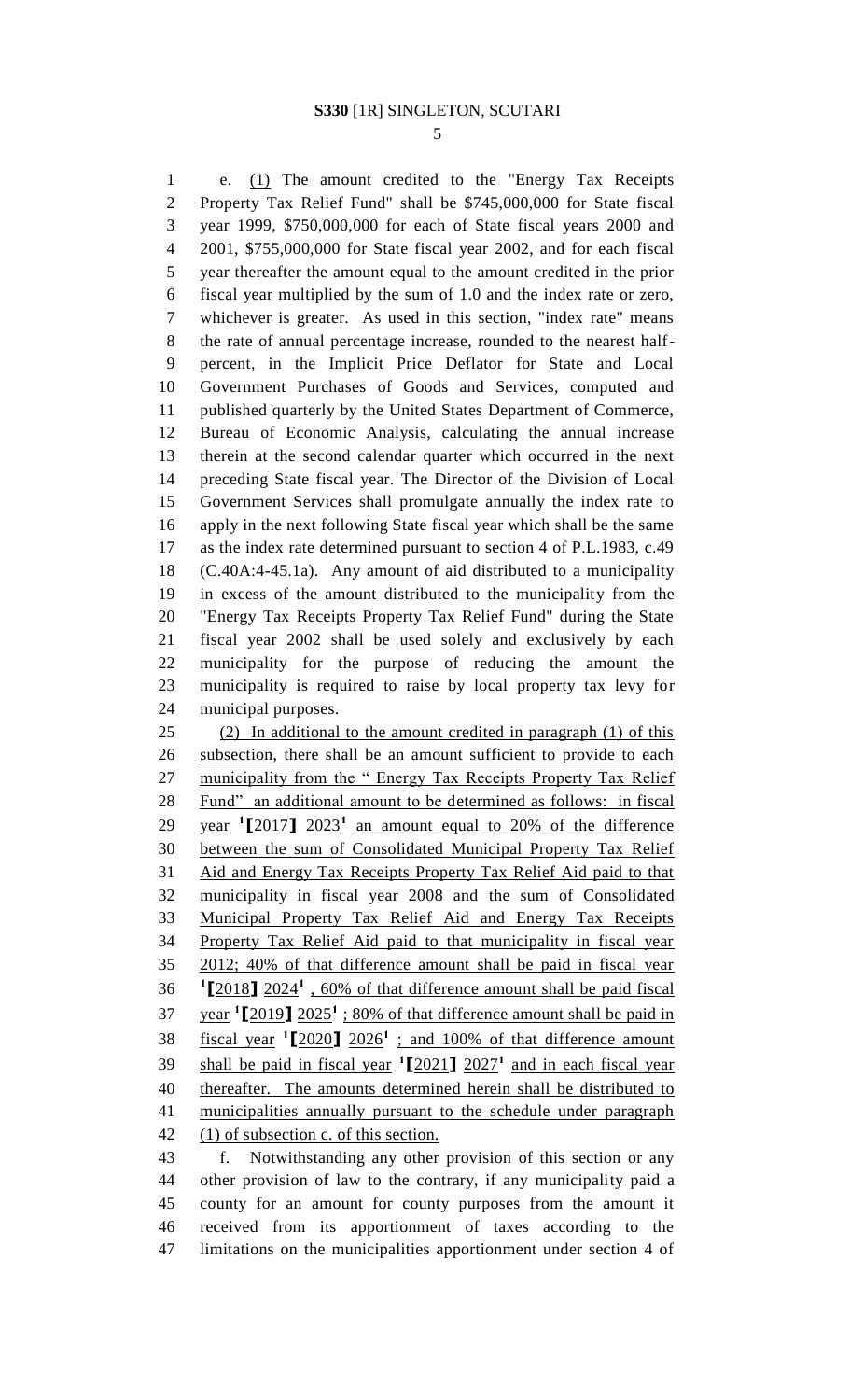P.L.1980, c.11 (C.54:30A-61.1), the highest amount of that payment during calendar years 1994, 1995, and 1996 shall be paid annually directly to that county by the State Treasurer and be deducted from that municipality's distribution otherwise determined pursuant to paragraph (2) of subsection b. of this section. (cf: P.L.2002, c.3, s.1) 3. Section 4 of P.L.1997, c.167 (C.52:27D-441) is amended to read as follows: 4. a. (1) The annual appropriations act for each State fiscal year commencing with fiscal year 1998 shall appropriate and distribute during the fiscal year an amount not less than 13 \$740,000,000 or the amount determined pursuant to subsection e. of section 2 of P.L.1997, c.167 (C.52:27D-439) from the "Energy Tax Receipts Property Tax Relief Fund" pursuant to the provisions of that section **[**2 of P.L.1997, c.167 (C.52:27D-439), for the purposes of that fund**]**. (2) The annual appropriations act for each State fiscal year 19 commencing with fiscal year  $\binom{1}{2017}$  2023<sup>1</sup> shall appropriate and 20 distribute to each municipality an amount not less than (a) the sum 21 of Consolidated Municipal Property Tax Relief Aid and Energy Tax Receipts Property Tax Relief Aid paid to that municipality in fiscal year 2012 and (b) the amount distributed to each municipality pursuant to paragraph (2) of subsection e. of section 2 of P.L.1997, c.167 (C.52:27D-439). b. If the provisions of subsection a. of this section are not met on the effective date of an annual appropriations act for the State fiscal year, or if an amendment or supplement to an annual appropriations act for the State fiscal year should violate the provisions of subsection a. of this section, the Director of the Division of Budget and Accounting in the Department of the Treasury shall, not later than five days after the enactment of the annual appropriations act, or an amendment or supplement thereto, that violates the provisions of subsection a. of this section, certify to the Director of the Division of Taxation that the requirements of subsection a. of this section have not been met. c. The Director of the Division of Taxation shall, no later than five days after certification by the Director of the Division of Budget and Accounting in the Department of the Treasury pursuant to subsection b. of this section that the provisions of subsection a. of this section have not been met or have been violated by an amendment or supplement to the annual appropriations act, notify all taxpayers that have filed a return under the Corporation Business Tax (1946), P.L.1945, c.162 (C.54:10A-1 et seq.) during the previous calendar year, other than taxpayers that are gas, electric, and gas and electric, or telecommunications public utilities as defined pursuant to subsection (q) of section 4 of P.L.1945, c.162